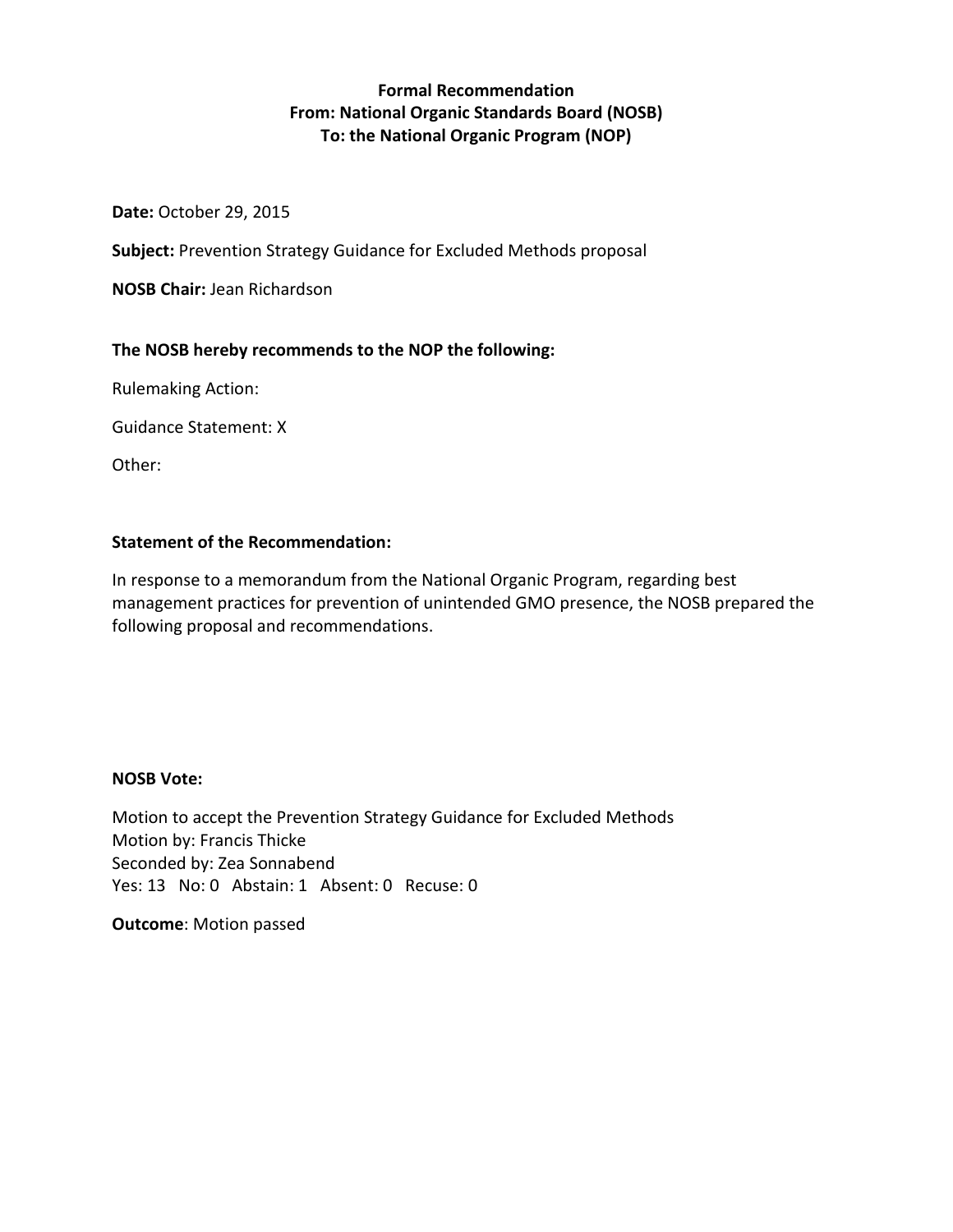# **National Organic Standards Board Materials Subcommittee Proposal: Prevention Strategy Guidance for Excluded Methods August 11, 2015**

On April 24, 2014, the National Organic Program sent a memorandum to the NOSB titled "Improved Guidance on Preventing GMO Presence in Organic Products." The memorandum asked the NOSB to provide recommendations regarding best management practices for prevention of unintended GMO presence. In response, the Materials Subcommittee prepared the following proposal.

### **I INTRODUCTION**

In an environment where GMOs are widely distributed throughout the food chain, it is imperative that organic producers and handlers have strategies and plans to prevent GMO contamination. A key tenet of "co-existence" is a shared responsibility for the exclusion of the methods and products of genetic engineering. The organic part of this shared responsibility is practiced extensively already, but it would be a stronger point in future policy statements and efforts against GMO contamination of organic products if it were spelled out thoroughly in guidance from the National Organic Program.

Many prevention strategies already exist in the organic and non-GMO community. These sources are being utilized to create a comprehensive set of steps and considerations that organic producers and handlers can use in their own operations and Accredited Certifying Agents (ACAs) can use to verify compliance with the contamination avoidance clause in the rule as it relates to GMOs.

### **II BACKGROUND**

The Organic Foods Production Act (OFPA) of 1990 does not mention biotechnology, genetic engineering or genetically modified organisms, but OFPA prohibits synthetics unless they are on the National List. The first NOP proposed rule (1997) did not prohibit GMOs, resulting in a huge public outcry against GMOs being considered for use in organic production and handling. The proposed rule was withdrawn and the second NOP proposed rule (2000) excluded the use of GMOs in organic production and handling.

The NOP regulations prohibit the use of GMOs as "excluded methods" under 7 CFR § 205.105: "Allowed and prohibited substances, methods, and ingredients in organic production and handling." Excluded methods are defined as:

A variety of methods to genetically modify organisms or influence their growth and development by means that are not possible under natural conditions or processes and are not considered compatible with organic production. Such methods include cell fusion, microencapsulation and macroencapsulation, and recombinant DNA technology (including gene deletion, gene doubling, introducing a foreign gene, and changing the positions of genes when achieved by recombinant DNA technology). Such methods do not include the use of traditional breeding, conjugation, fermentation, hybridization, in vitro fertilization, or tissue culture (7 CFR § 205.2-Terms defined)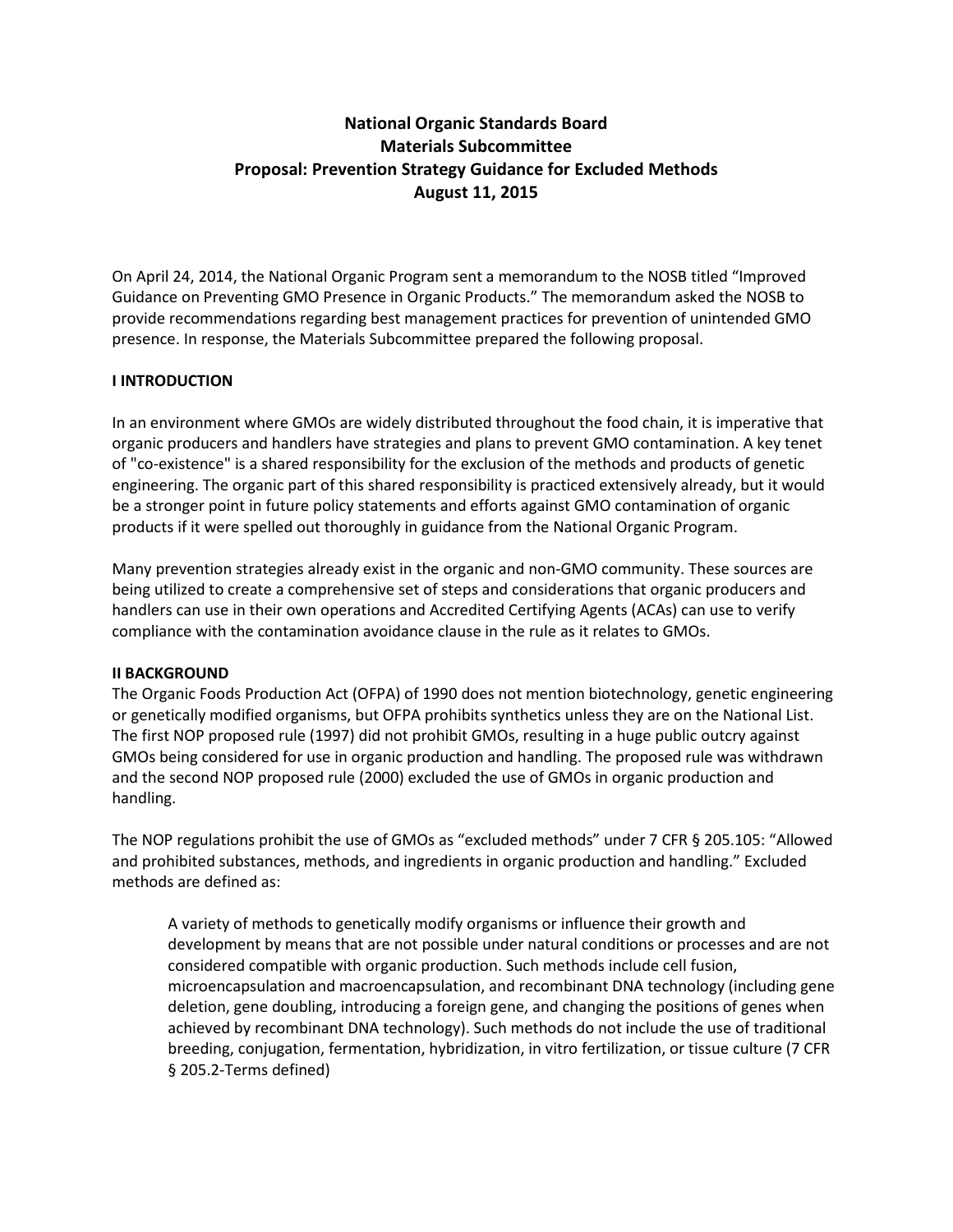Compliance with the organic Standards requires that operations have verifiable practices in place to avoid contact with GMOs. Since organic certification is process-based, the presence of detectable GMO residues alone does not necessarily constitute a violation of the regulation. The organic Standards make allowances for "Unavoidable residual environmental contamination," which is defined (§ 205.2) as "Background levels of naturally occurring or synthetic chemicals that are present in the soil or present in organically produced agricultural products that are below established tolerances."

The NOP relies on organic certifiers and producers to determine preventive practices that most effectively avoid contact with GMOs on an organic operation.

# **III RELEVANT AREAS OF THE RULE AND NOP GUIDANCE/POLICY**

# *Rule 7 CFR*

# **§205.105 Allowed and prohibited substances, methods, and ingredients in organic production and handling.**

To be sold or labeled as "100 percent organic," "organic," or "made with organic (specified ingredients or food group(s))," the product must be produced and handled without the use of:

(e) Excluded methods, except for vaccines: *Provided,* that, the vaccines are approved in accordance with §205.600(a);

# **§205.201 Organic production and handling system plan.**

(a)...An organic production or handling system plan must include:

(3) A description of the monitoring practices and procedures to be performed and maintained, including the frequency with which they will be performed, to verify that the plan is effectively implemented;

(5) A description of the management practices and physical barriers established to prevent commingling of organic and nonorganic products on a split operation and to prevent contact of organic production and handling operations and products with prohibited substances;

(6) Additional information deemed necessary by the certifying agent to evaluate compliance with the regulations.

# **§205.272 Commingling and contact with prohibited substance prevention practice standard.**

(a) The handler of an organic handling operation must implement measures necessary to prevent the commingling of organic and nonorganic products and protect organic products from contact with prohibited substances.

(b) The following are prohibited for use in the handling of any organically produced agricultural product or ingredient labeled in accordance with subpart D of this part:

(1) Packaging materials, and storage containers, or bins that contain a synthetic fungicide, preservative, or fumigant;

(2) The use or reuse of any bag or container that has been in contact with any substance in such a manner as to compromise the organic integrity of any organically produced product or ingredient placed in those containers, unless such reusable bag or container has been thoroughly cleaned and poses no risk of contact of the organically produced product or ingredient with the substance used.

# **§205.600 Evaluation criteria for allowed and prohibited substances, methods, and ingredients**.

(a) Synthetic and nonsynthetic substances considered for inclusion on or deletion from the National List of allowed and prohibited substances will be evaluated using the criteria specified in the Act (7 U.S.C. 6517 and 6518).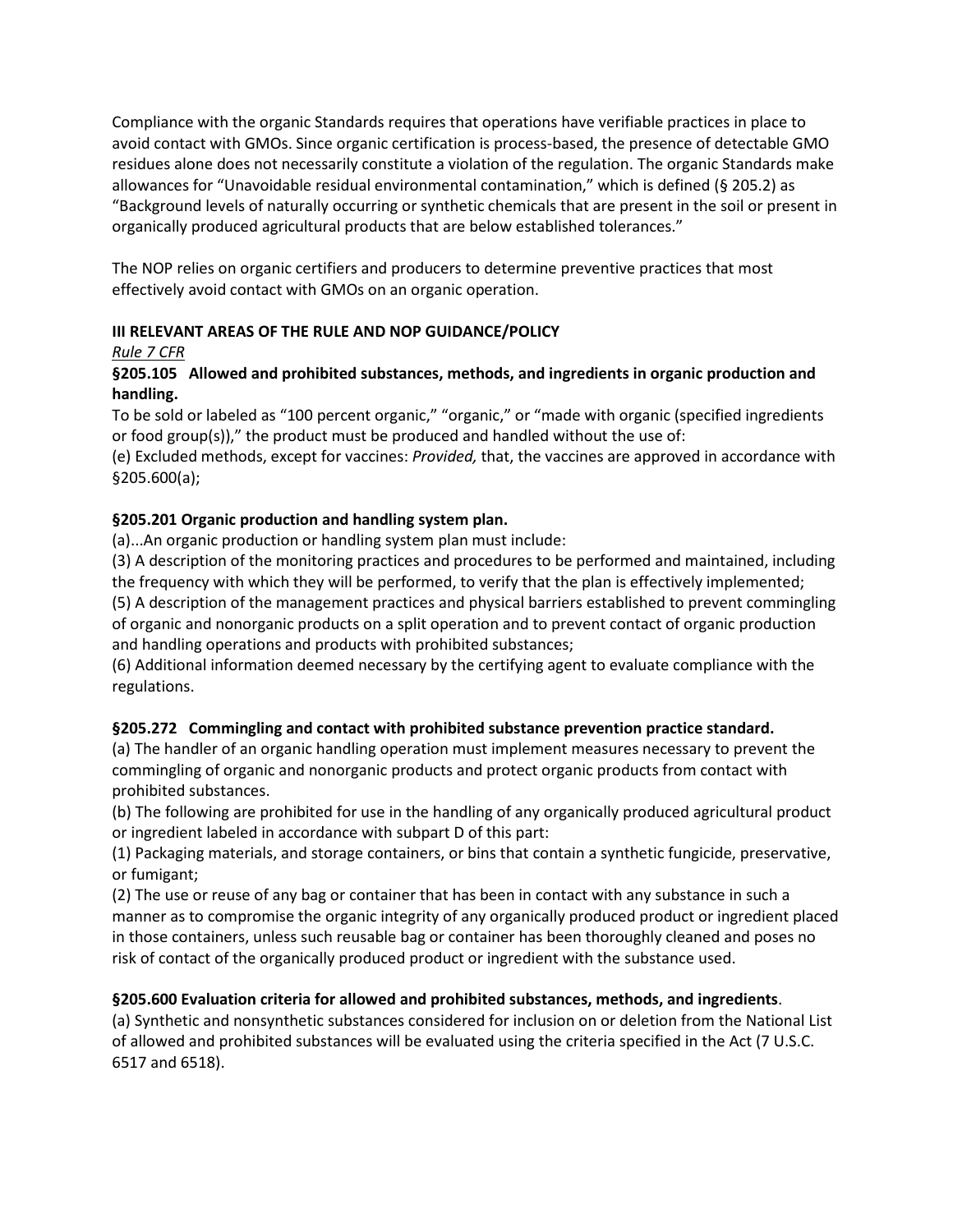### **§205.670 Inspection and testing of agricultural products to be sold or labeled as "100 percent organic," "organic," or "made with organic (specified ingredients or food group(s))."**

(a) All agricultural products that are to be sold, labeled, or represented as "100 percent organic," "organic," or "made with organic (specified ingredients or food group(s))" must be made accessible by certified organic production or handling operations for examination by the Administrator, the applicable State organic program's governing State official, or the certifying agent.

(b) The Administrator, applicable State organic program's governing State official, or the certifying agent may require pre-harvest or postharvest testing of any agricultural input used or agricultural product to be sold, labeled, or represented as "100 percent organic," "organic," or "made with organic (specified ingredients or food group(s))" when there is reason to believe that the agricultural input or product has come into contact with a prohibited substance or has been produced using excluded methods. Samples may include the collection and testing of soil; water; waste; seeds; plant tissue; and plant, animal, and processed products samples. Such tests must be conducted by the applicable State organic program's governing State official or the certifying agent at the official's or certifying agent's own expense.

(c) A certifying agent must conduct periodic residue testing of agricultural products to be sold, labeled, or represented as "100 percent organic," "organic," or "made with organic (specified ingredients or food group(s))." Samples may include the collection and testing of soil; water; waste; seeds; plant tissue; and plant, animal, and processed products samples. Such tests must be conducted by the certifying agent at the certifying agent's own expense.

(d) A certifying agent must, on an annual basis, sample and test from a minimum of five percent of the operations it certifies, rounded to the nearest whole number. A certifying agent that certifies fewer than thirty operations on an annual basis must sample and test from at least one operation annually. Tests conducted under paragraphs (b) and (c) of this section will apply to the minimum percentage of operations.

### *NOP Guidance*

• NOP 5025 Commingling and Contamination Prevention in Organic Production and Handling (Effective date: 7/22/2011)

# *NOP Policy Memo*

• Policy Memo 11-13 Genetically modified organisms (Issue date: 4/15/11)

# *NOP Fact Sheets*

• Can GMOs be used in Organic Products? (Published May 2013)

### **IV DISCUSSION**

Education is needed for organic farmers and handlers and their employees on the specific opportunities for cross contamination in their operations and regions. Education could be provided through extension services, webinars, self-assessment tools, etc. Part of the best management for every organic operation is to stay informed on GMO issues and the best management practices.

### **Organic System Plan (OSP)**

Production and handling operations should identify and address their GMO prevention strategies and organic control points in their OSP. The producer and handler's OSP should include a description of management practices established to prevent contact of organic crops and products with GMOs, and a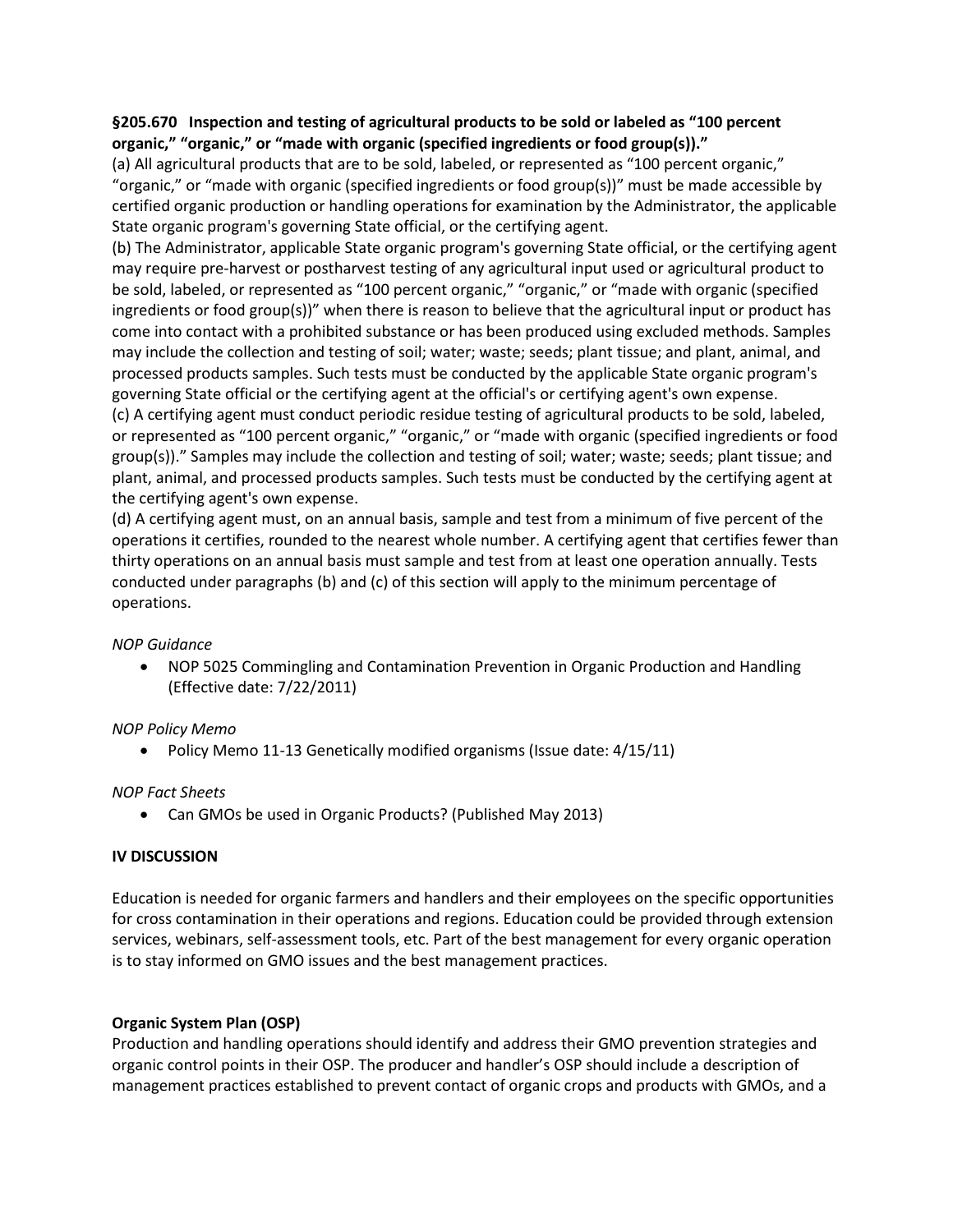description of the monitoring practices performed to verify that such measures are effectively implemented.

Certifying agents should evaluate the preventive practices to determine if they are adequate to avoid contact with GMOs. The preventive practices described in the OSP should be based on information collected through an "at-risk" assessment of crops/products and possible sources of GMO contact. The inclusion of this information should be consistent with other guidance documents NOP has released to industry and Accredited Certifying Agencies (ACAs).

### **Best Management Practices**

Because GMOs are widely used in conventional food and feed systems, they are nearly ubiquitous in our environment, and there are many potential opportunities for GMOs to contaminate organic food and feed. The following is a summary of management practices recommended to help prevent GMO contamination, drawn from the references listed at the end of this document, public comment on the draft discussion document on this subject put forward for spring 2015, and other sources.

Best Management Practices for seed and crop production

- Assess farm site and crops to be grown for potential sources of contamination.
- Identify at-risk crops<sup>[1](#page-4-0)</sup> and potential points of contamination for each, including knowing what GMO crops are expected to be grown in the area.
- Communicate with neighboring farmers about what at-risk crops you will grow, if they will grow GMO varieties of those crops, and what might be done to help reduce the GMO contamination potential on your farm.
- Be certain that non-organic seeds that are used come with non-GMO verification from seed supplier.
- Seed growers and seed companies supplying organic seed to the organic community should follow protocols designed to intercept GE-contaminants and to deal with potential sources of contamination.
- Test at-risk seed, or get verification of clean seed from supplier, before planting.
- Avoid using bee pollinators that have been used in proximity to GMO fields and determine if neighboring feral hives exist that could carry GMO pollen to your farm.
- Know the life cycles of crops being planted, if the crops are self- or cross-pollinating, if the pollen is transported by wind or insects, etc.
- Isolate at-risk organic crops from GMO crops with suitable distances and/or planting timing, conferring with neighbors as needed.
- Control plants that could contaminate your crops, including volunteers, feral populations and wild relatives in proximity to your fields.
- Verify that all inputs, such as fertility and pest control materials, are non-GMO.
- Clean all equipment and facilities prior to use.
- Document equipment cleanout and keep records of all practices used to limit contamination.
- Inspect and clean storage facilities and be sure they are isolated from GMO storage.
- Avoid mixing during harvest, cleaning, storage, transport and sales.
- Be aware that GMO-laden dust from neighboring fields may require more thorough cleaning and

<span id="page-4-0"></span> $<sup>1</sup>$  High risk crops include alfalfa, canola, corn, cotton, soy, sugar beets, zucchini and yellow summer squash.</sup>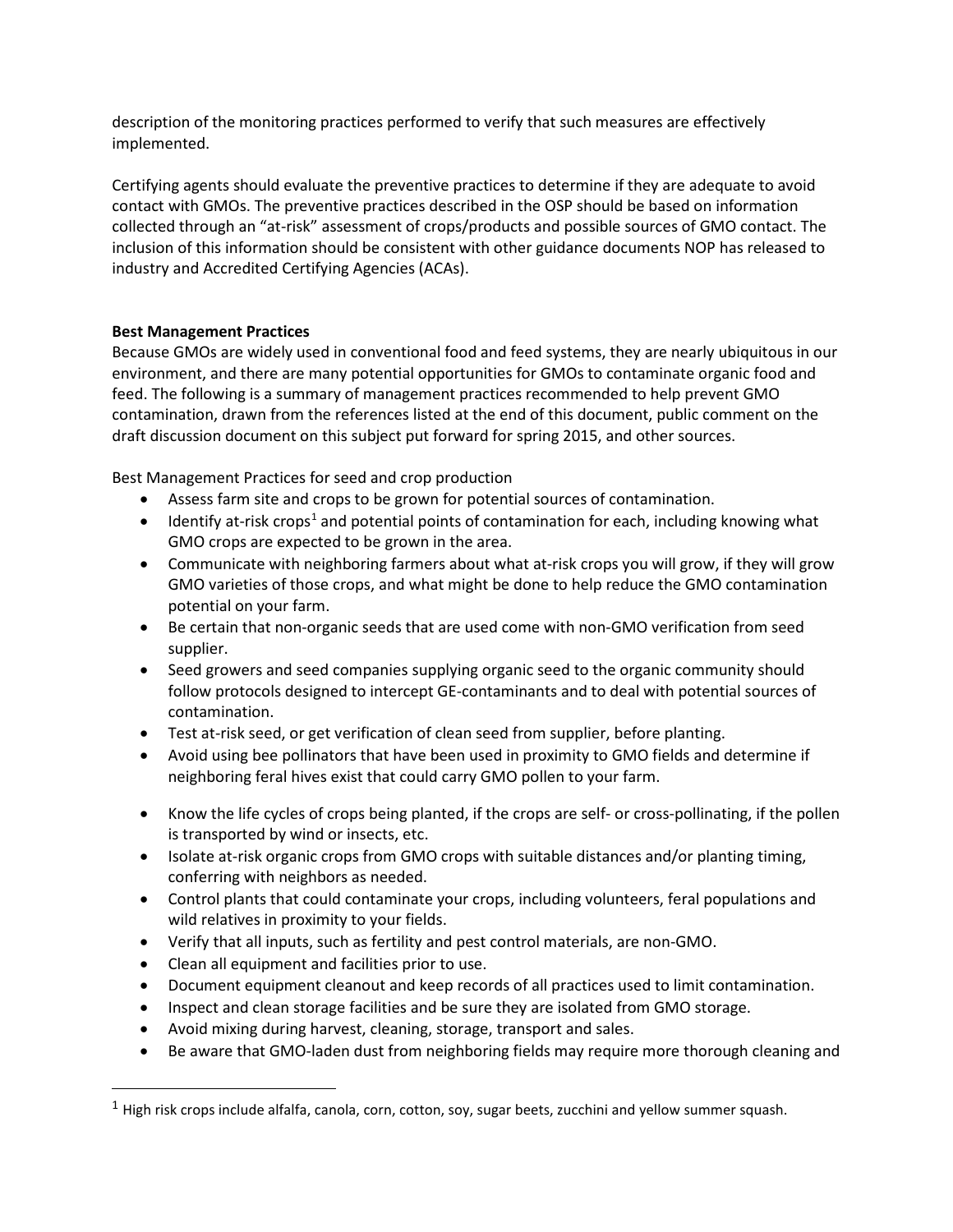protection of organic products than just removing GMO seeds from equipment.

- Know the organic regulations for excluding GMOs and know your certifier's requirements
- Know your buyers' GMO requirements and testing protocols.
- Utilize "Identity Preservation" systems as part of quality control system.
- Transportation: Clean and inspect trucks and trailers (including tarps and trailer covers). Require and keep verification records/affidavits. Know where product is coming from and where it is going, and ensure that transportation is clean and that records to support clean transportation are available from farm to buyer.

Best Management Practices for livestock

- Assess farm site and facilities for potential sources of contamination.
- Maintain separate, isolated facilities for feed storage of organic and GMO feeds (if a split operation).
- Inspect and clean storage facilities before use.
- Receiving practices: quarantine incoming product and do not release until all supporting non-GMO paperwork and labels are reviewed. Make sure the product received is the product approved in the OSP. Check lot numbers. Non-GMO documentation must be collected and maintained on-file.
- Thoroughly clean and purge feed processing and handling equipment if used for GMO products.
- Document and maintain records of cleanout of equipment and facilities used for GMO products.
- Utilize "Identity Preservation" systems as part of quality control system.
- Transportation: Clean and inspect trucks and trailers (including tarps and trailer covers). Require and keep verification records/affidavits. Know where product is coming from and where it is going, and ensure that transportation is clean and that records to support clean transportation are available from farm to buyer.

Best Management Practices for handling

- Assess the site, facilities and organic products/inputs for possible sources of GMO contact.
- Receiving practices: quarantine incoming product and do not release until all supporting non-GMO paperwork and labels are reviewed. Make sure the product received is the product approved in the OSP. Check lot numbers. Non-GMO documentation must be collected and maintained on-file.
- All inputs must be traceable and must be of non-GMO source, even the nonorganic inputs contained in "made with organic" products.
- Organic and non-GMO materials must be strictly segregated from any GMO materials.
- Equipment must be thoroughly cleaned and purged if used for processing and handling GMO materials.
- Know which ingredients pose a GMO-contamination risk and what, if any, contamination levels are present in them.
- Determine minimum thresholds of GMO contamination for rejecting inputs in at-risk inputs.
- Create quality assurance and quality control procedures and practices for traceability, segregation, sampling and testing lots of inputs for GMO content, with adequate training of personnel to assure routine adherence to those procedures and practices.
- Utilize "Identity Preservation" systems as part of quality control system.
- Transportation: Clean and inspect trucks and trailers (including tarps and trailer covers). Require and keep verification records/affidavits. Know where product is coming from and where it is going, and ensure that transportation is clean and that records to support clean transportation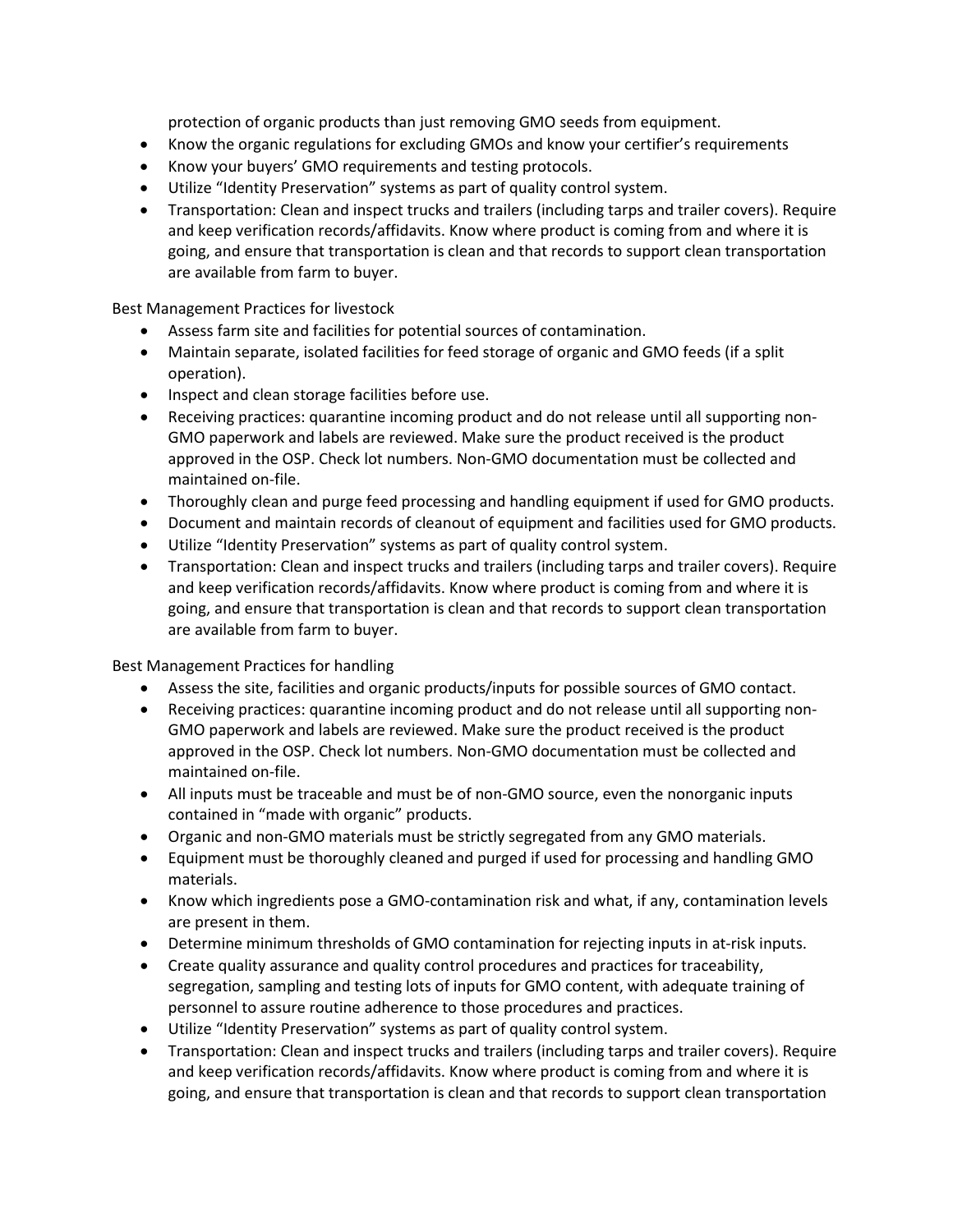are available from farm to buyer.

### **The Role of ACAs and Oversight**

- o On-site inspections (observation), review of the OSP and records, and periodic testing verify that farmers and handlers are following their organic system plan and that the measures described are effective.
- o Role of testing (by ACAs) as a tool for verifying adequate contact prevention measures
	- Certifying agents may conduct residue testing to determine if these preventive practices are adequate to avoid contact with substances such as prohibited pesticides, antibiotics, and GMOs
	- If GMOs are suspected or detected, certifiers must conduct an investigation to determine if a violation of organic farming or processing standards occurred.
	- Note: Certifiers may need additional guidance from NOP on GMO testing (sampling procedures, testing options, choosing labs). Guidance is also needed to address positive results given that there aren't specific threshold levels in the USDA organic regulations. See Appendix A
- o Any certified organic operation found to use GMOs may face enforcement actions, including loss of certification and financial penalties.

### **Subcommittee Vote:**

Motion to accept the Prevention Strategy Guidance for Excluded Methods in Crops and Handling Proposal Motion by: Francis Thicke Seconded by: Zea Sonnabend Additional Discussion: none Yes: 6 No: 0 Abstain: 0 Absent: 1 Recuse: 0

#### **Sources/References**

Riddle, Jim 2012. *GMO Contamination Prevention - What Does it Take?* University of Minnesota Southwest Research and Outreach Center.

OSGATA, 2014. *Protecting Organic Seed Integrity.* http://www.osgata.org/organic-seed-integrity/ Non-GMO Project Standard, 2013. Non GMO

Project. [http://www.nongmoproject.org/?attachment\\_id=8561](http://www.nongmoproject.org/?attachment_id=8561)

USDA National Organic Program - <http://www.ams.usda.gov/AMSv1.0/nop>

Blue River Hybrids - [www.blueriverorgseed.com/docs/PuraMaize-Fact Sheet.pdf](http://www.blueriverorgseed.com/docs/PuraMaize-Fact%20Sheet.pdf)

The Organic Center - [http://www.organic-center.org](http://www.organic-center.org/)

USDA/APHIS Biotech Regulatory Services (BRS) - <http://www.aphis.usda.gov/biotechnology/>